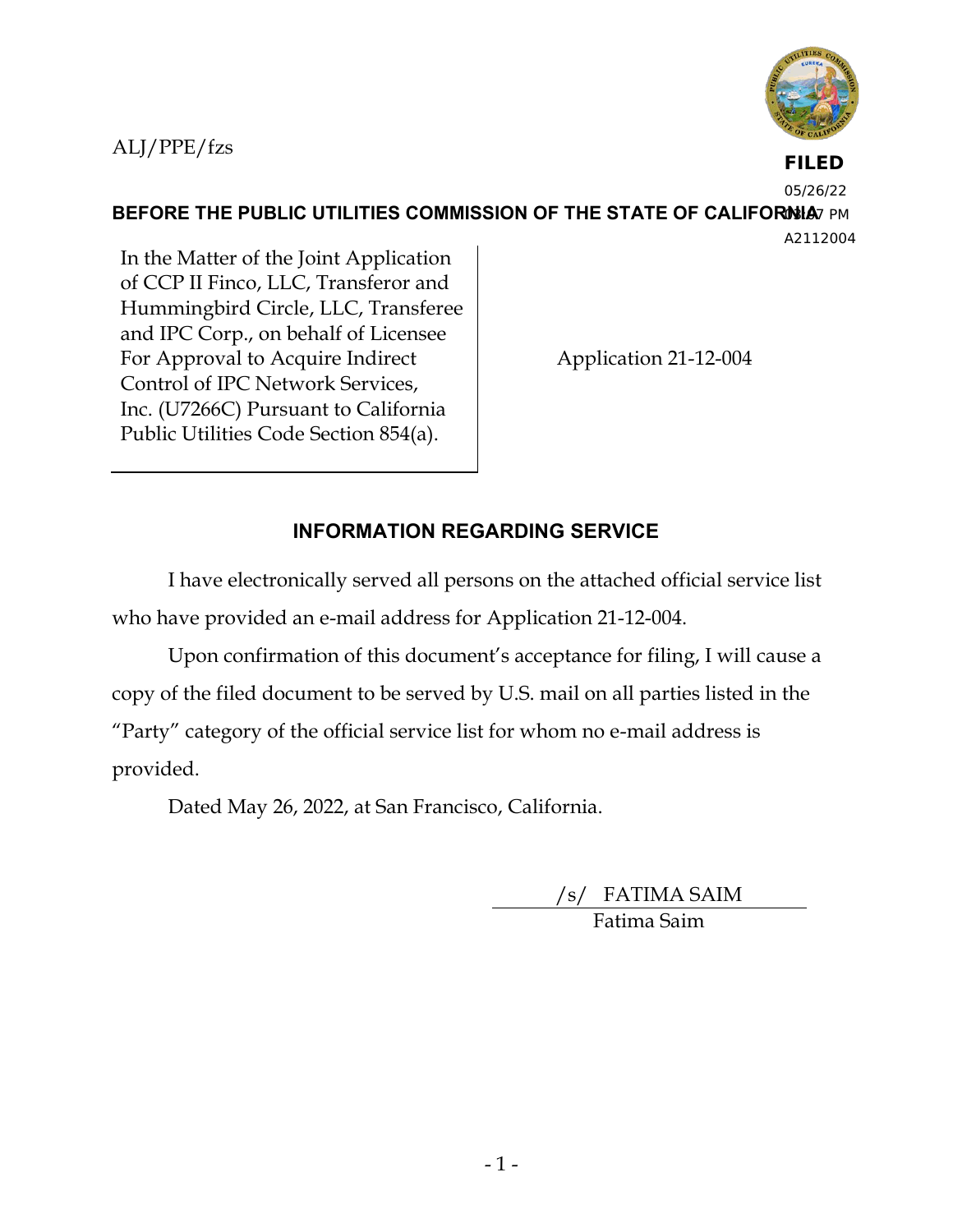## **N O T I C E**

Persons should notify the Process Office, Public Utilities Commission, 505 Van Ness Avenue, Room 2000, San Francisco, CA 94102, of any change of address to ensure that they continue to receive documents. You must indicate the proceeding number on the service list on which your name appears.

\* \* \* \* \* \* \* \* \* \* \* \* \* \* \* \* \* \* \* \* \* \* \* \* \* \* \* \* \* \* \* \* \* \* \* \* \* \* \* \* \* \* \* \* \* \*

The Commission's policy is to schedule hearings (meetings, workshops, etc.) in locations that are accessible to people with disabilities. To verify that a particular location is accessible, call: Calendar Clerk (415) 703-1203.

If specialized accommodations for the disabled are needed, e.g., sign language interpreters, those making the arrangements must call the Public Advisor at (415) 703-2074 or TDD# (415) 703-2032 five working days in advance of the event.